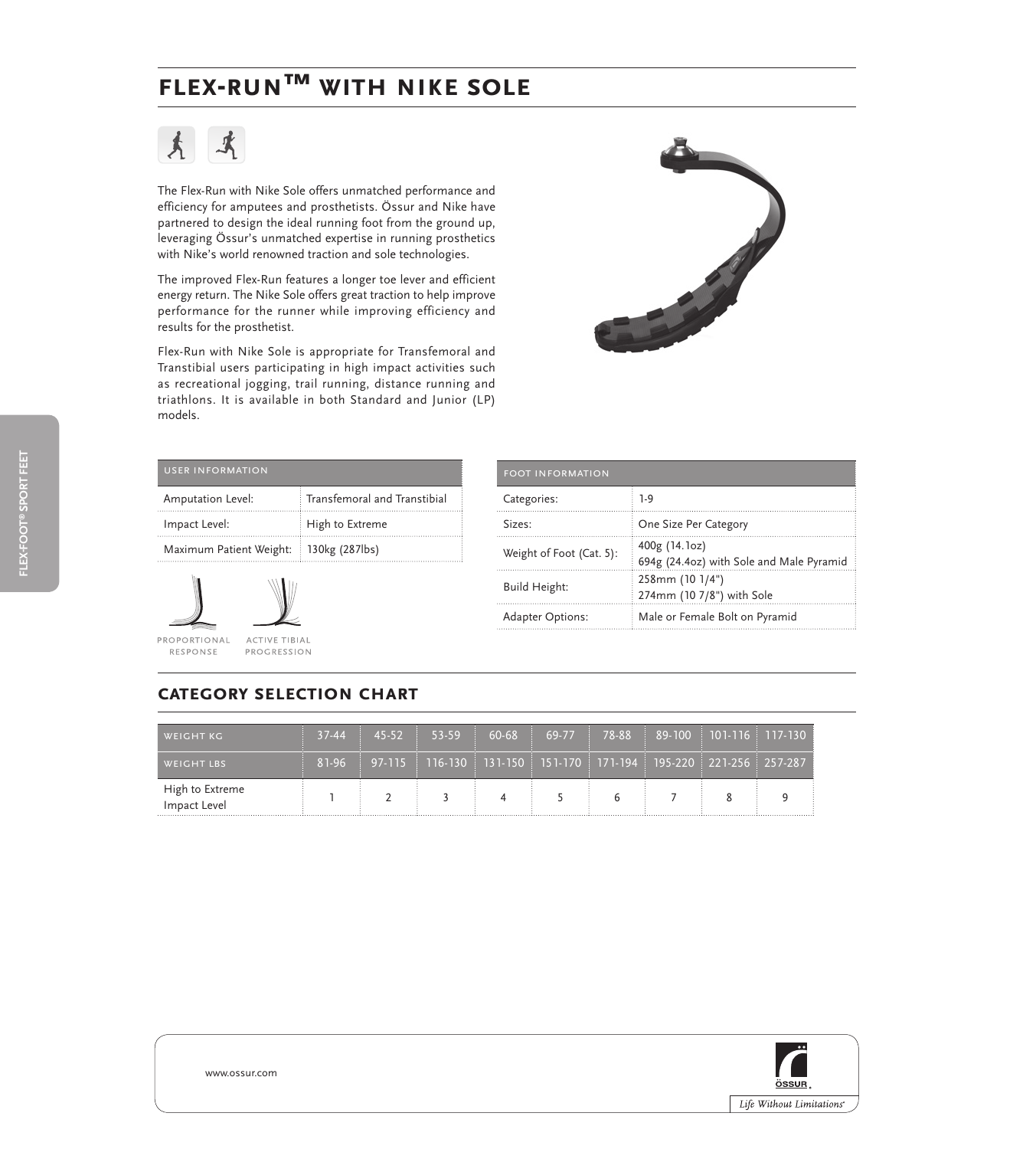# **Flex-run™ with nike sOLE**

#### **clearance**



### **kits**

#### **flex-run kit**



### Includes:

- Foot Module
- Attachment Plate (can be supplied bonded on the foot upon request)
- Nike Sole
- Bag for Nike Sole

#### **NIKE SOLE KIT**

| PART#    | <b>SIZE</b> | CAT. |
|----------|-------------|------|
| CM150163 | One Size    | 1.9  |
|          |             |      |

- Includes:
- Nike Sole • Medallion
- Loctite
- 









www.ossur.com